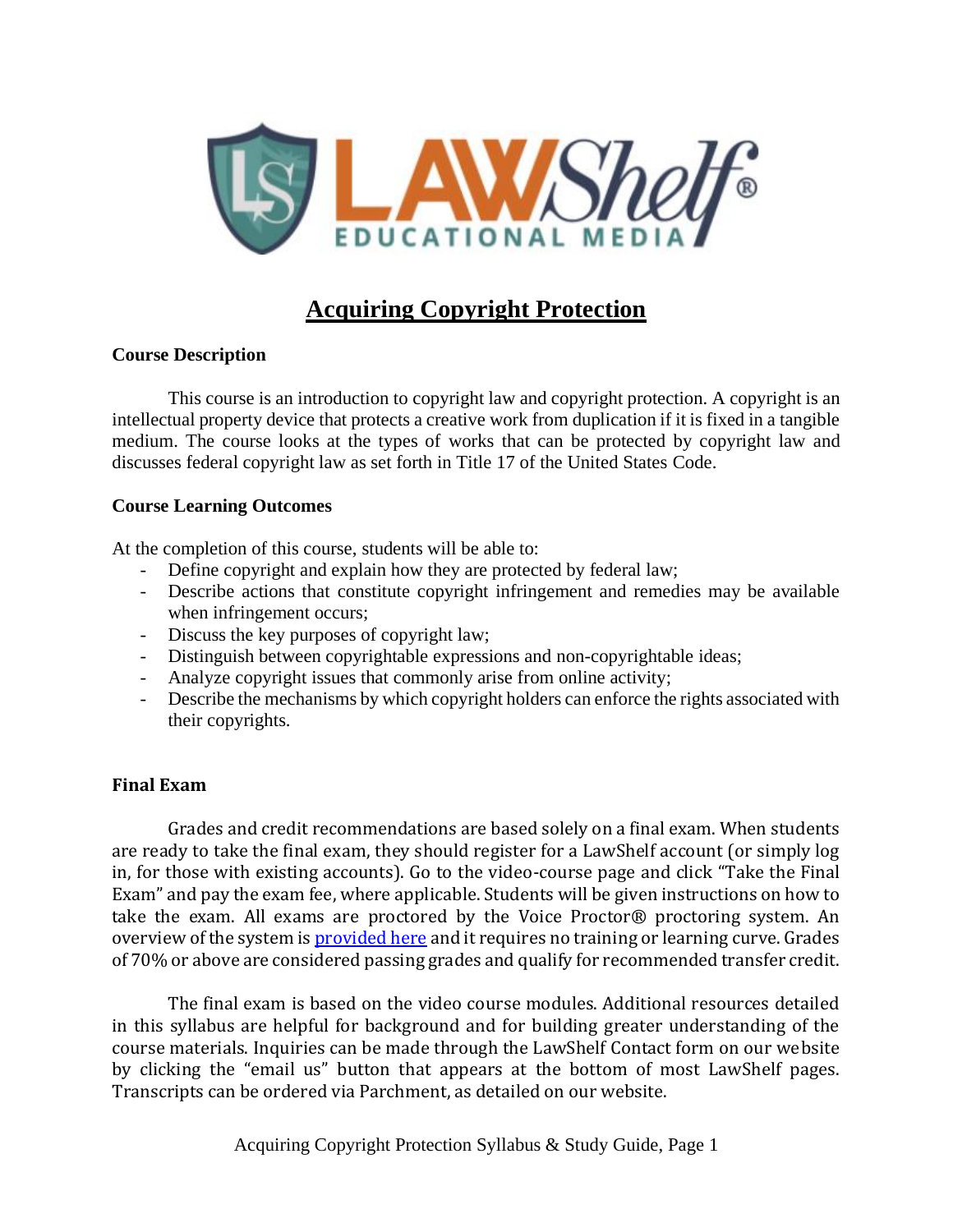#### **Case Studies**

Many LawShelf video courses include case studies. These do not necessarily teach new material but are meant to demonstrate how the materials covered in the course are applied by various courts. Concepts covered in the case studies are covered on the final exam, so make sure to watch the case studies before taking the exam. However, it is unnecessary to memorize the facts and details of the cases covered in these case studies.

### **Self-Quizzes**

Video-course modules and case studies feature self-quizzes that consist of practice questions on the materials covered in the videos. These questions are presented for the benefit of the student and are important to review before taking the final exam because they are similar in style and substance to the questions on the final exam. These quizzes are not graded or monitored and there is no record of how students answer these questions. Students may answer these questions as many times as they like and are encouraged to keep re-taking the quizzes until they have mastered all the questions.

# **Study Guide**

## **Introductory Videos**

These videos provide background to help students better understand the main parts of the course, which are the video-course modules below.

**Copyright Protection: Can a Joke be Copyrighted? [https://lawshelf.com/shortvideoscontentview/copyright-protection-can-a-joke-be](https://lawshelf.com/shortvideoscontentview/copyright-protection-can-a-joke-be-copyrighted/)[copyrighted/](https://lawshelf.com/shortvideoscontentview/copyright-protection-can-a-joke-be-copyrighted/)**

**Copyright Protection: What Can Be Protected and What Cannot Be Protected [https://lawshelf.com/shortvideoscontentview/copyright-protection-what-can-be-protected](https://lawshelf.com/shortvideoscontentview/copyright-protection-what-can-be-protected-and-what-cannot-be-protected/)[and-what-cannot-be-protected/](https://lawshelf.com/shortvideoscontentview/copyright-protection-what-can-be-protected-and-what-cannot-be-protected/)**

### **Courseware Readings**

These courseware readings provide background to help students better understand the main parts of the course, which are the video-course modules below.

**Read the following sections of "Foundations of Law" [courseware:](https://lawshelf.com/coursewareview)**

**Patents, Trademarks & Copyrights**

**Introduction to Intellectual Property**

- o **What is Intellectual Property**
- o **The Scope of Protection Offered by Intellectual Property Law**
- o **History and Sources of Intellectual Property Law**

Acquiring Copyright Protection Syllabus & Study Guide, Page 2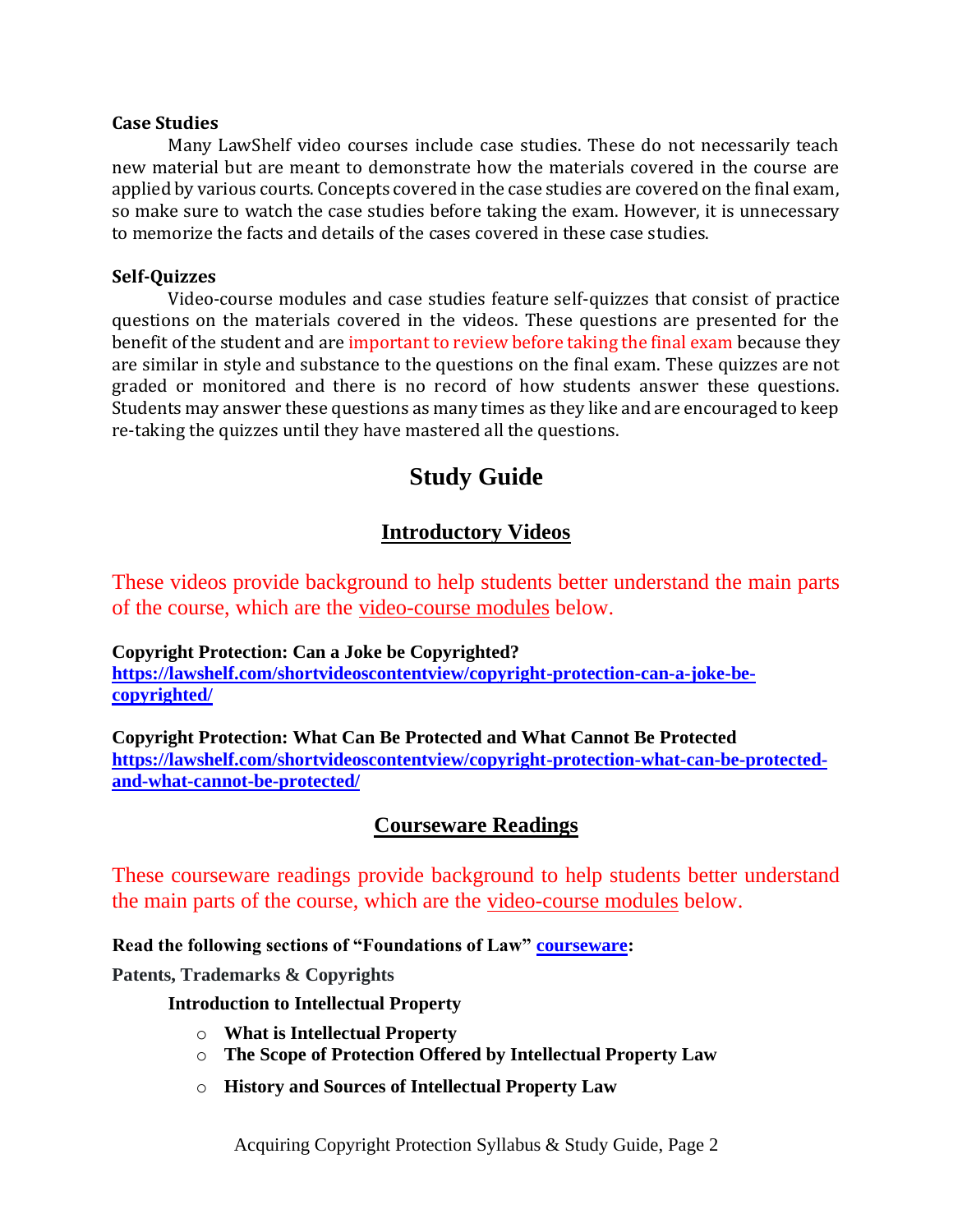- o **Governing Law, Courts and Agencies**
- <sup>o</sup> **Jurisdiction and Venue in Cases of Intellectual Property and Remedies Available**

**Copyrights Part 1**

- o **The Concept & History of Copyright and Sources of Law**
- o **Distinguishing Copyrights from Rights in Other Property**
- o **What Can be Copyrighted?**
- o **Initial Ownership and Section 201**

**Copyrights Part 2**

- o **Logistics of Ownership & Registered Copyrights**
- o **Music, Movies and Computer Software Copyrights**
- o **Exclusive Rights Granted Under Title 17, Section 106**
- o **Copyright Infringement & Remedies (Title 17, Chapter 5)**
- o **Licensing & Assignment Agreements**
- o **Fair Use Doctrine (Title 17, Section 107)**

### **Video Course Modules**

These videos constitute the main part of the course and are they sources of the questions on the final exam.

**Acquiring Copyright Protection Course Overview Video <https://lawshelf.com/videocoursescontentview/acquiring-copyright-protection> Introduction to Copyrights and Their Functions - Module 1 of 5 [https://lawshelf.com/videocoursesmoduleview/introduction-to-copyrights-and-their](https://lawshelf.com/videocoursesmoduleview/introduction-to-copyrights-and-their-functions-module-1-of-5)[functions-module-1-of-5](https://lawshelf.com/videocoursesmoduleview/introduction-to-copyrights-and-their-functions-module-1-of-5) Unprotected 'Ideas' vs. Copyrightable Tangible Expressions - Module 2 of 5 [https://lawshelf.com/videocoursesmoduleview/unprotected-ideas-vs-copyrightable-tangible](https://lawshelf.com/videocoursesmoduleview/unprotected-ideas-vs-copyrightable-tangible-expressions-module-2-of-5)[expressions-module-2-of-5](https://lawshelf.com/videocoursesmoduleview/unprotected-ideas-vs-copyrightable-tangible-expressions-module-2-of-5) Copyright Protection for Digital Content - Module 3 of 5 <https://lawshelf.com/videocoursesmoduleview/copyright-protection-for-digital-content> Copyright Duration, Renewal and Termination - Module 4 of 5 <https://lawshelf.com/videocoursesmoduleview/copyright-duration-renewal-and-termination> The Process of Securing Copyright Protection - Module 5 of 5 <https://lawshelf.com/videocoursesmoduleview/the-process-of-securing-copyright-protection>**